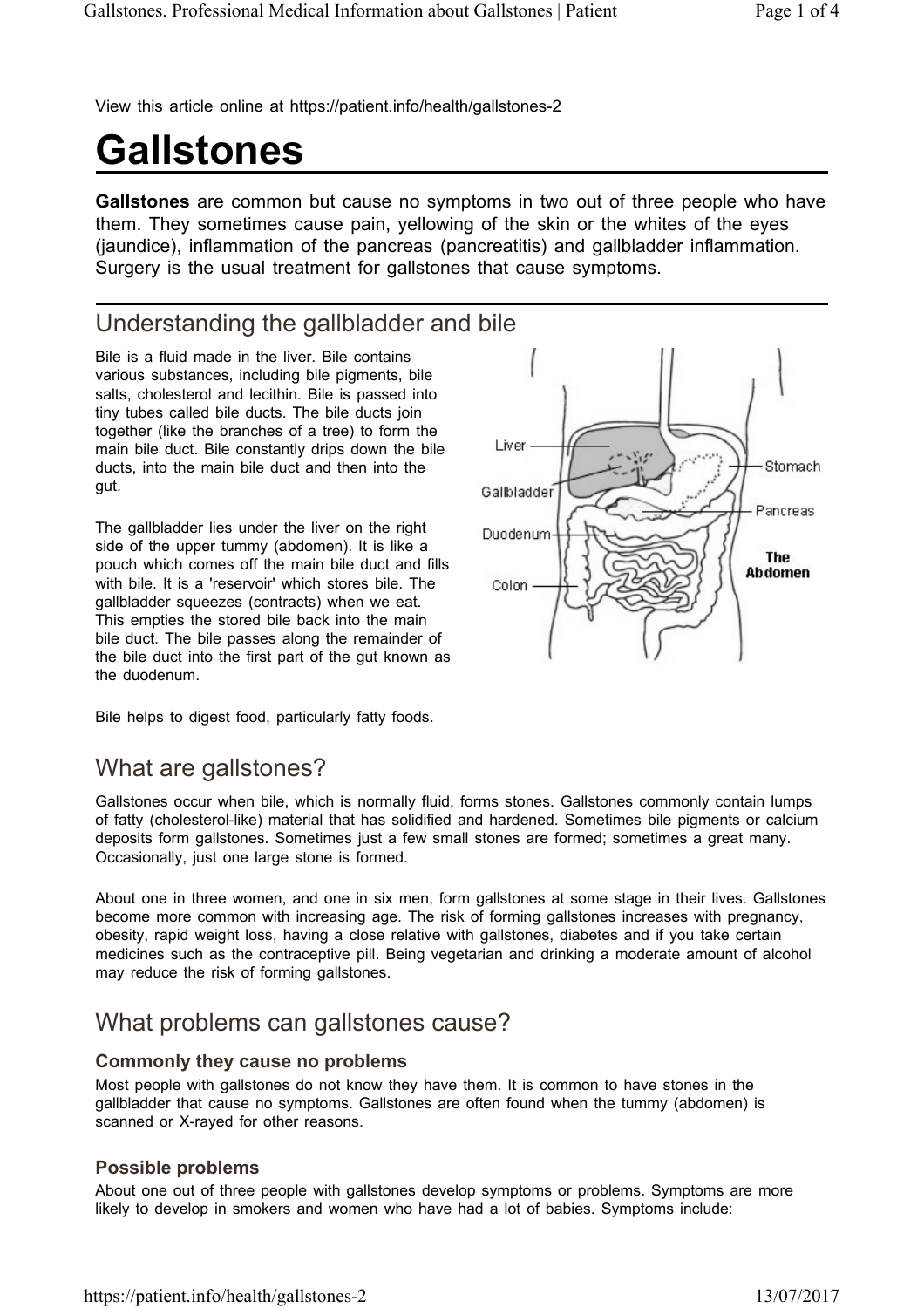• **Biliary colic**. This is a severe pain in the upper abdomen. The pain is usually worst to the right-hand side, just below the ribs. It is caused by a stone that becomes stuck in the cystic duct. This is the small tube that takes bile from the gallbladder to the bile duct. The gallbladder then squeezes (contracts) hard to dislodge the stone and this causes pain. The pain eases and goes if the gallstone is pushed out into the bile duct (and then usually out into the gut), or if it falls back into the gallbladder.

Pain from biliary colic can last just a few minutes but, more commonly, lasts for several hours. A severe pain may only happen once in your lifetime, or it may flare up from time to time. Sometimes less severe but niggly pains occur now and then, particularly after a fatty meal when the gallbladder contracts most.



- **Inflammation of the gallbladder**. This is called cholecystitis. This can lead to infection in the gallbladder. Symptoms usually develop quickly and include abdominal pain, high temperature (fever) and being generally unwell. You will normally be admitted to hospital and have your gallbladder removed soon if you develop this problem. See separate leaflet called Cholecystitis which provides more details.
- **Jaundice**. This is an uncommon complication of gallstones. It occurs if a gallstone comes out of the gallbladder but gets stuck in the bile duct. Bile then cannot pass into the gut and so seeps into the bloodstream. This causes yellowing of the skin or the whites of the eyes (jaundice). The stone may eventually be passed into the gut. However, it is common to need an operation to remove a gallstone which has become stuck in the bile duct. (**Note**: there are many other causes of jaundice apart from gallstones.) See separate leaflet called Jaundice which provides more details.
- **Pancreatitis**. This is an inflammation of the pancreas. The pancreas makes a fluid rich in enzymes (chemicals which digest food). The pancreatic fluid travels down the pancreatic duct. The pancreatic duct and bile duct join together just before opening into the first part of the gut known as the duodenum. If a gallstone becomes stuck here it can cause pancreatitis which is a painful and serious condition. See separate leaflet called Acute Pancreatitis which provides more details.
- **Other complications**. These occasionally occur, such as severe infection of the bile duct, obstruction of the bowel and other uncommon gut problems.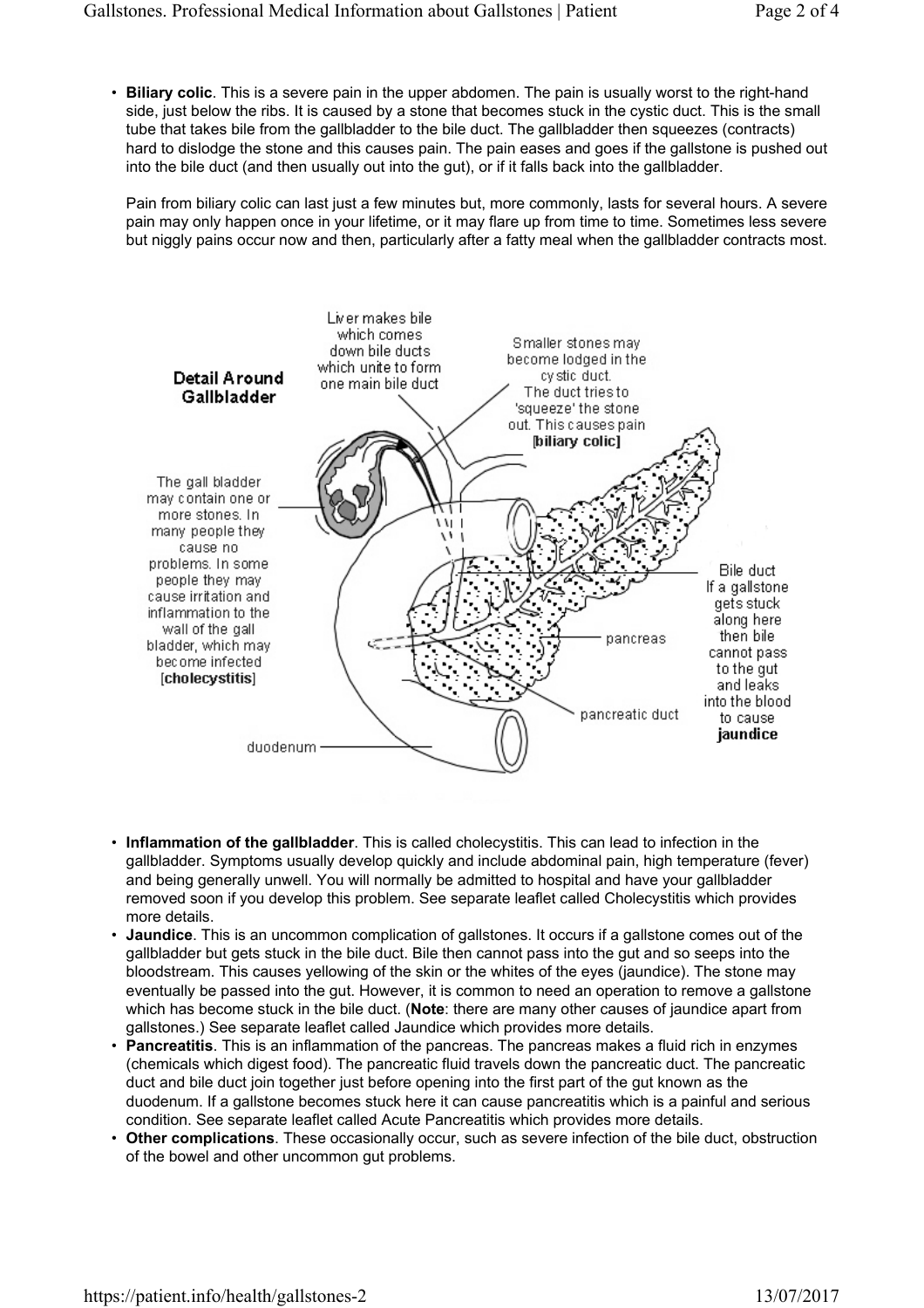## How are gallstones diagnosed?

In many cases your symptoms, combined with tenderness in the upper right side of your tummy (abdomen), will alert the doctor that this is likely to be gallstones. However, tests are sometimes needed to rule out other conditions such as stomach ulcers, irritable bowel syndrome and tumours. An ultrasound scan and blood tests are the most common investigations done. Other investigations including different types of scans may sometimes be required.

# What are the treatments for gallstones?

#### **No treatment is needed in most cases**

It is often best to leave gallstones alone if they cause few or no symptoms. If symptoms are problematic after fatty food, it makes sense to avoid that type of food. See separate leaflet called Gallstones Diet Sheet for more details.

#### **Medication**

Once gallstones start giving symptoms, surgery is the best treatment. However, you may be given painkillers and antibiotic medication through a drip if the gallbladder becomes infected. Surgery is performed once the infection settles down - usually a week later.

Taking a medicine called ursodeoxycholic acid may sometimes dissolve small stones. This may take years of treatment, is not usually successful and is therefore not commonly used. However, it may be used to prevent gallstones developing when there is a high risk of them forming. For example, it may be used in people who lose weight rapidly following surgery for obesity.

#### **Surgery**

An operation to remove the gallbladder is the usual treatment if you have troublesome symptoms caused by gallstones. Different techniques to remove the gallbladder may be recommended depending on its site, size and other factors.

- Keyhole surgery is now the most common way to remove a gallbladder. The medical term for this operation is laparoscopic cholecystectomy. It is called keyhole surgery, as only small cuts are needed in the tummy (abdomen) with small scars remaining afterwards. The operation is done with the aid of a special telescope that is pushed into the abdomen through one small cut. This allows the surgeon to see the gallbladder. Instruments pushed through another small cut are used to cut out and remove the gallbladder. Keyhole surgery is not suitable for all people.
- Some people with gallstones need a traditional operation to remove the gallbladder. This is called cholecystectomy. In this operation a larger cut is needed to get at the gallbladder.
- Other surgical procedures may be needed if a stone becomes stuck in the bile duct.

## After a gallbladder is removed

You do not need a gallbladder to digest food. Bile still flows from the liver to the gut once the gallbladder is removed. However, there is no longer any storage area for bile between meals. The flow of bile is therefore constant, without the surges of bile that occur from a gallbladder when you eat a meal.

You can usually eat a normal diet without any problems after your gallbladder is removed, although some patients are advised to eat a low-fat diet. Up to half of people who have had their gallbladder removed have some mild tummy (abdominal) pain or bloating from time to time. This may be more noticeable after eating a fatty meal. Some people notice an increase in the frequency of passing stools (faeces) after their gallbladder is removed. This is like mild diarrhoea. It can be treated by antidiarrhoeal medication if it becomes troublesome.

### Post-cholecystectomy syndrome